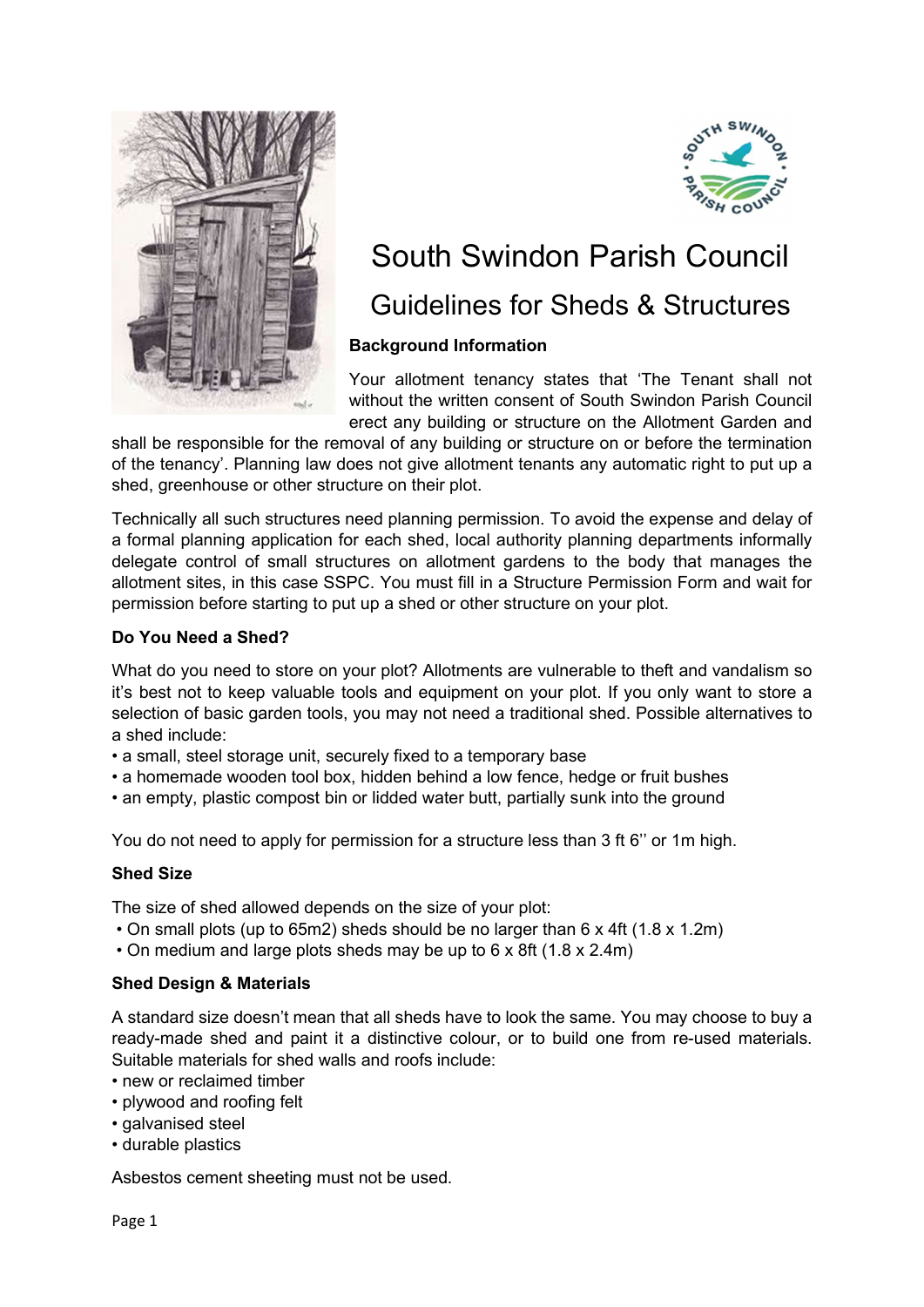# The Right Place for Your Shed

Each allotment site has established rules for the positioning of sheds. The general rule is that the sheds on any row of plots are lined up at one end or the other of the plots. The approved position for sheds on any site is chosen to:

- reduce the shading of gardens by sheds
- give easy access to sheds and plots
- consider site features such as hedges and fences

The permission form asks for a plan to show the proposed location of your shed. On your plan please show:

- the boundaries of your plot and adjoining paths
- the position of any sheds on neighbouring plots

If in doubt, ask your site secretary's advice before filling in the form.

#### Greenhouses & Polytunnels

# ANY NEW GREENHOUSE CONSTRUCTED AFTER OCTOBER 2017 MUST BE FITTED WITH POLYCARBONATE SAFETY GLAZING AND NO GLASS TO BE USED.

If you want to raise early seedlings and to shelter tender crops, a greenhouse is an obvious choice. On the other hand, a greenhouse can be an expensive investment and may be damaged by vandals or winter storms. Instead of a full-sized greenhouse you could consider:

• low polythene crop tunnels

• a zip-up mini-greenhouse for seasonal use

You do not need to apply for permission for these small, temporary structures.

If you want to grow more exotic crops or winter salads and to have somewhere to garden out of the rain, possible options are:

• a polytunnel, maximum size 8 x 16ft (2.4 x 4.8m)

• an aluminium framed greenhouse with polycarbonate safety glazing, up to 8 x 10ft If you plan to make a greenhouse out of reclaimed materials, we may need to ask some extra question before making a decision on your application.

#### Chicken-Coops

Please refer to the SSPC Guidelines for Keeping Hens on Your Plot you will need to submit both the Allotment Hen Agreement and Temporary Structure Application forms before you erect your chicken coop.

#### Arbours, Summerhouses & Playhouses

Shelter may be particularly important if you bring young children to the plot with you, or if a medical condition means you need to rest regularly. You can apply for permission to install an open-fronted shelter, a summer house with porch or a playhouse for your children. Each application will be considered on its own merits but in general:

• the maximum sizes given for sheds apply to summerhouses and other structures

• you will not be given permission for an additional structure if you already have a shed and a greenhouse or polytunnel on your plot.

South Swindon Parish Council cannot be held responsible for any loss by accident, fire, theft or damage of any personal property left on the allotment site managed by the Parish Council. Any such items are left on the property at the owner's risk, any theft should be reported immediately to the Police.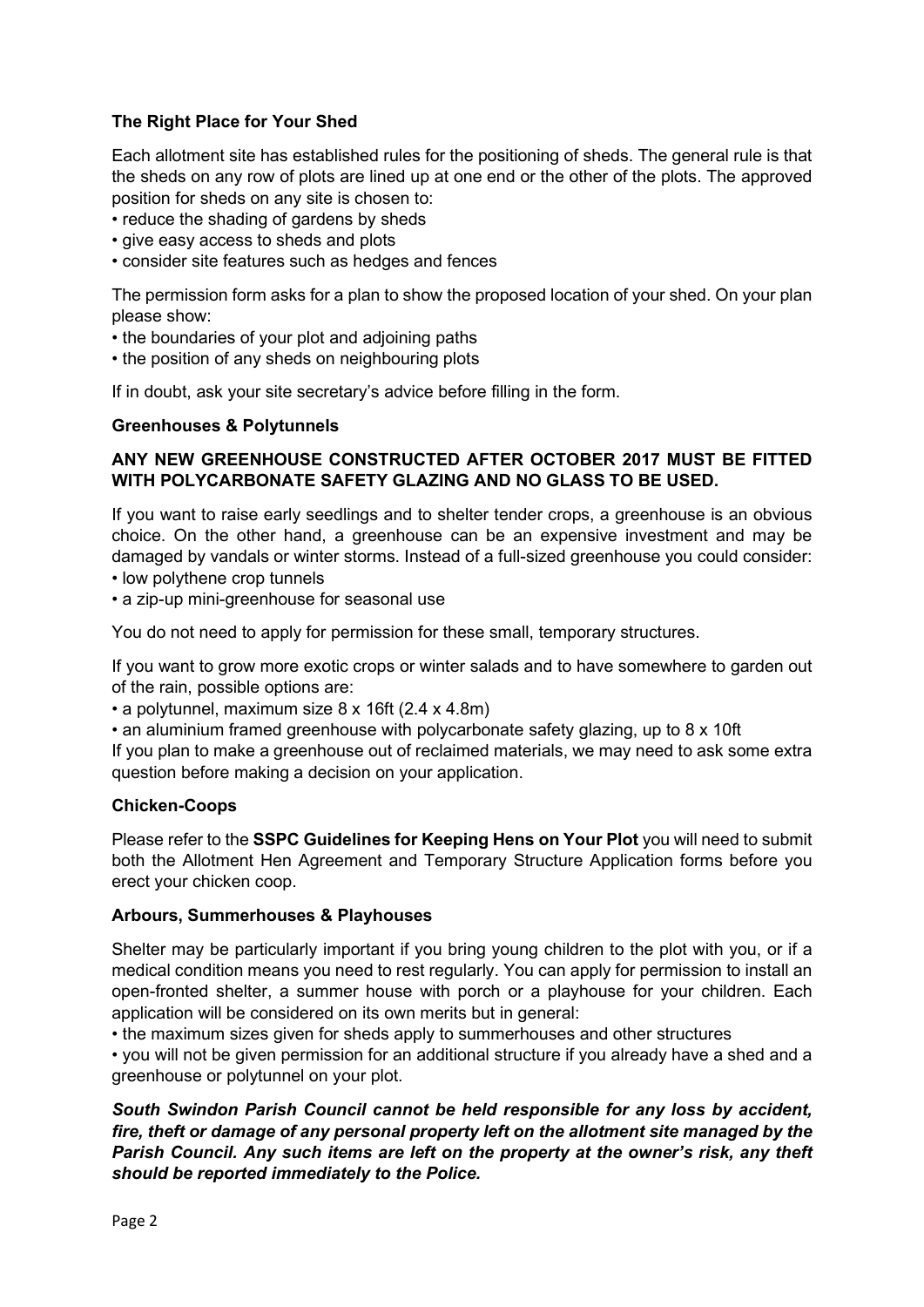Applying for Permission:

Please complete the Structure Permission Form below on page 4, to give full details of size, materials and location of your proposed structure. This form must be authorised by the Parish Clerk.

Return the form to: Allotment Administrator. South Swindon Parish Council, Gladstone Street, Swindon SN1 2AU or email a copy to allotments@southswindon-pc.gov.uk